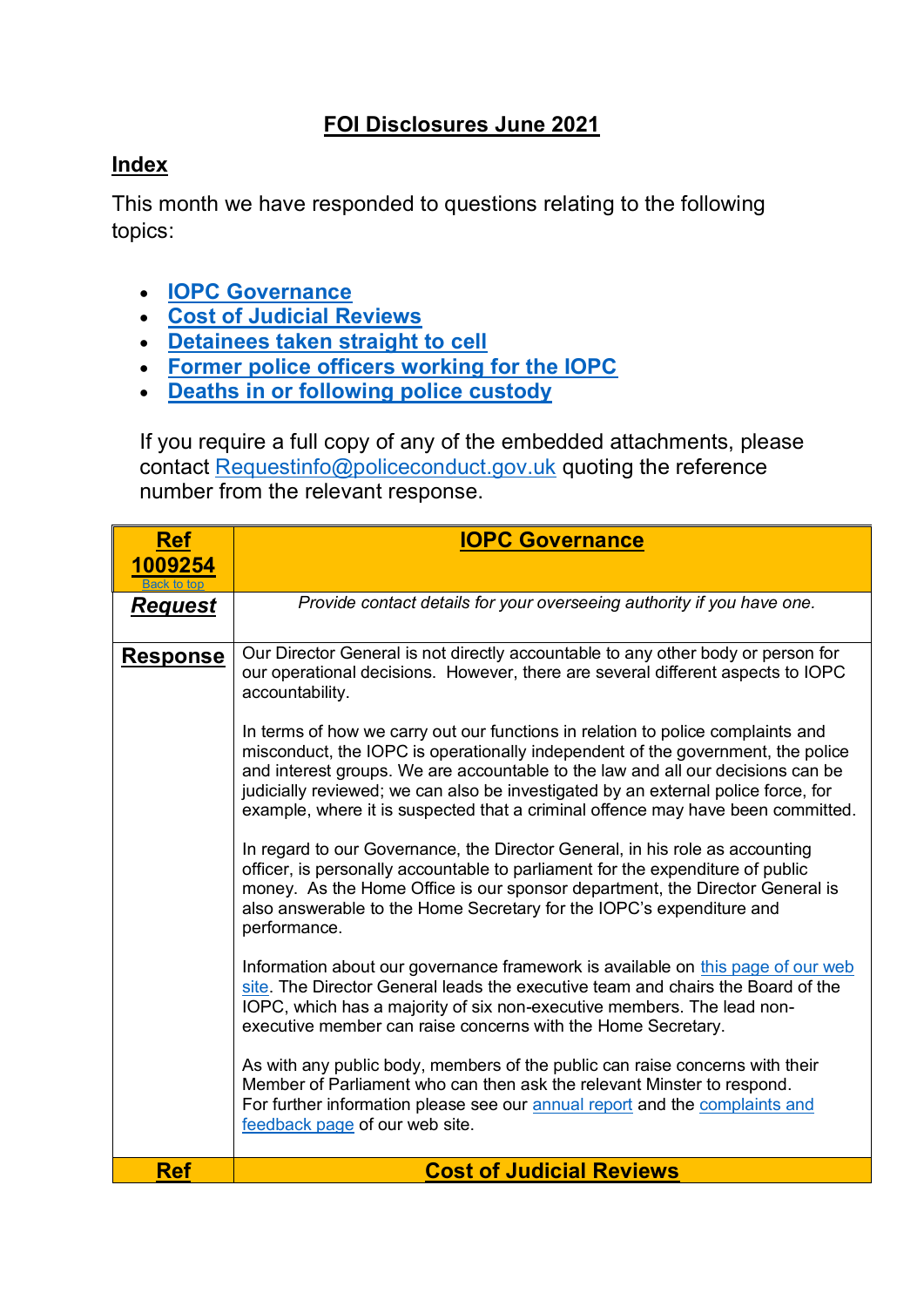<span id="page-1-0"></span>

| 1009257<br>Back to top |                                                                                                                                                                                                                                                                                                                                                                                                                                                                                                                                  |
|------------------------|----------------------------------------------------------------------------------------------------------------------------------------------------------------------------------------------------------------------------------------------------------------------------------------------------------------------------------------------------------------------------------------------------------------------------------------------------------------------------------------------------------------------------------|
| Request                | In relation to information previously disclosed regarding Judicial Reviews<br>undertaken by the IOPC between 1 December 2018 and 30 November 2020,<br>you asked for the following:                                                                                                                                                                                                                                                                                                                                               |
|                        | 1. The cost of mounting the JR, to include all IOPC legal costs in mounting<br>the challenge, including IOPC costs, other sides legal costs which the<br>IOPC may have been required to pay and court costs.<br>2. The nature of the Judicial Review challenge, what was being<br>challenged/what was the court being asked to consider?                                                                                                                                                                                         |
| <b>Response</b>        | We have decided that we are unable to release the cost of the individual<br>cases, which would include individual barrister fees and costs paid to<br>claimants, because this amounts to the personal data of those individuals.                                                                                                                                                                                                                                                                                                 |
|                        | We consider that the level of detail requested regarding the costs, when<br>combined with the other details released into the public domain, could<br>potentially identify the particular case and thus indirectly identify the<br>claimant and the barrister.                                                                                                                                                                                                                                                                   |
|                        | Consequently we consider this information to be exempt from disclosure by<br>virtue of Section 40(2) of the FOIA.                                                                                                                                                                                                                                                                                                                                                                                                                |
|                        | In relation to the second part of your request we include further details of the<br>nature of the Judicial Reviews in the attached appendix.                                                                                                                                                                                                                                                                                                                                                                                     |
|                        | This information is taken from free text fields on a specific report that is<br>completed by the IOPC lawyers on assessment of the case and therefore<br>the level of detail varies. To provide any further detail would require manual<br>scrutiny of individual legal case files, which are complex in nature.                                                                                                                                                                                                                 |
|                        | The time required to locate, retrieve and extract any more details from those<br>files would be highly likely to exceed the cost limit as prescribed by the FOIA<br>and associated regulations.                                                                                                                                                                                                                                                                                                                                  |
|                        | We have removed information from the details sections that could directly or<br>indirectly identify the individuals involved in these cases by virtue of the<br>exemption at section 40.                                                                                                                                                                                                                                                                                                                                         |
| <b>Ref</b>             | Detainees taken straight to cell                                                                                                                                                                                                                                                                                                                                                                                                                                                                                                 |
| 1009289<br>Back to tor |                                                                                                                                                                                                                                                                                                                                                                                                                                                                                                                                  |
| <u>Request</u>         | I am particularly interested in those detainees, by way of their non-compliance,<br>who are taken directly to their cells, usually by force, bypassing the normal police<br>risk assessment, administered by the custody sergeant. Such people are<br>considered to be at much greater medical risk and yet are held in the cell with the<br>greatest medical uncertainties. I'm wondering if you have any data or information<br>regarding these detainees, or could do going forward and what the IOPC's<br>position might be? |
| <b>Response</b>        | Custody and detention are key areas of work for the IOPC and we recognise the<br>various challenges for police forces, particularly when dealing with vulnerable                                                                                                                                                                                                                                                                                                                                                                 |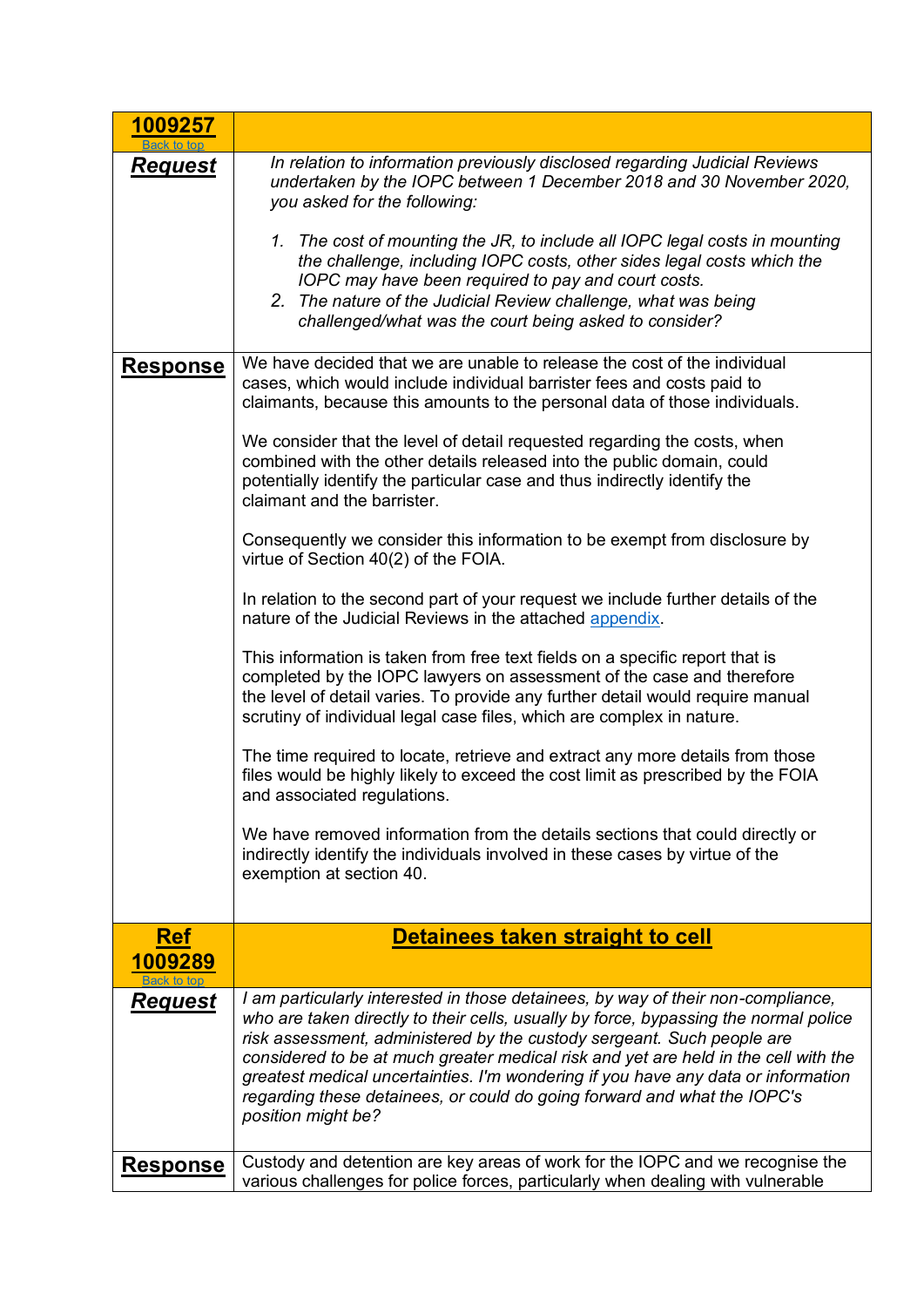| people. It is vital that thorough risk assessments are carried out to ensure that<br>people are treated appropriately and receive any support they need.                                                                                                                                                                                                                                                                                                                                                                                                                                                                                                                                                                                                                                                                                                    |
|-------------------------------------------------------------------------------------------------------------------------------------------------------------------------------------------------------------------------------------------------------------------------------------------------------------------------------------------------------------------------------------------------------------------------------------------------------------------------------------------------------------------------------------------------------------------------------------------------------------------------------------------------------------------------------------------------------------------------------------------------------------------------------------------------------------------------------------------------------------|
| You can read more about the Authorised Professional Practice on Detention and<br>Custody on the College of Policing Website. Authorised Professional Practice is<br>developed and owned by the College of Policing. Police officers and staff are<br>expected to have regard to Authorised Professional Practice in discharging their<br>responsibilities. Under the section Response arrest and detention, you will find<br>point 3 relates to 'Booking into custody'. There is also an additional section on<br>Risk assessment. You may also find additional relevant content in some of the<br>other sections.                                                                                                                                                                                                                                          |
| Through our work as the IOPC, and previously the Independent Police<br>Complaints Commission (IPCC), we have seen various cases where an individual<br>is taken directly to their cell due to non-compliance. These can be in instances<br>where the individual is actively resisting or being violent, and when an individual is<br>considered to be incapable through drugs and/ or alcohol.                                                                                                                                                                                                                                                                                                                                                                                                                                                              |
| The IOPC have produced a custody focused issue of the Learning the Lessons<br>magazine (issue 35) which covers some of the cases and key themes we have<br>seen arising from our work. The Learning the Lessons magazine aims to share<br>the learning coming from our investigations. Each issue focusses on a particular<br>area of policing and includes anonymised case studies as well as articles from our<br>policing and non-policing stakeholders. You can access previous editions of the<br>magazine on our website.                                                                                                                                                                                                                                                                                                                             |
| Within the custody edition (issue 35) case 3 outlines an IOPC investigation<br>relating to the actions of the police when dealing with a vulnerable woman in<br>custody. In this case, the women was considered unfit to complete a risk<br>assessment and was taken straight to a cell. The IOPC investigation identified a<br>number of opportunities for learning for the police force. These related to ensuring<br>appropriate sizes of clothing and equipment, sharing and reviewing information<br>between officers, reviewing working practices for agency nurses, appropriate of<br>custody forms and the storing of audio/ visual files. You can read the full case<br>study and learning report on our website.                                                                                                                                  |
| A previous edition (issue 34) of Learning the Lessons focussed on mental health.<br>In this issue, we outlined our investigation into officers' actions when dealing with<br>a man in custody with learning difficulties. The man was handcuffed during his<br>arrest and became violent and aggressive. On arrival into custody, he had an<br>initial risk assessment but was not able to complete most of the questions as the<br>man was violent and not engaged. He was taken straight to a cell. A note was<br>made on the record detailing that the man had ADHD and autism. The Inspector<br>did not reassess the risk or care plan as they were not aware of this entry. Our<br>investigation found that all entries made on the custody record were not reviewed<br>by staff. You can read the full case study and learning report on our website. |
| More broadly, you may find it interesting to note some further research we<br>conducted in relation to custody, while operating as the IPCC. In 2008 we<br>published a collaborative study 'Near Misses in Police Custody', which includes<br>some discussion on risk assessments and the custody environment. In 2010, we<br>published a study 'Deaths in or following police custody' that assessed 11 years<br>of data on deaths in police custody.                                                                                                                                                                                                                                                                                                                                                                                                      |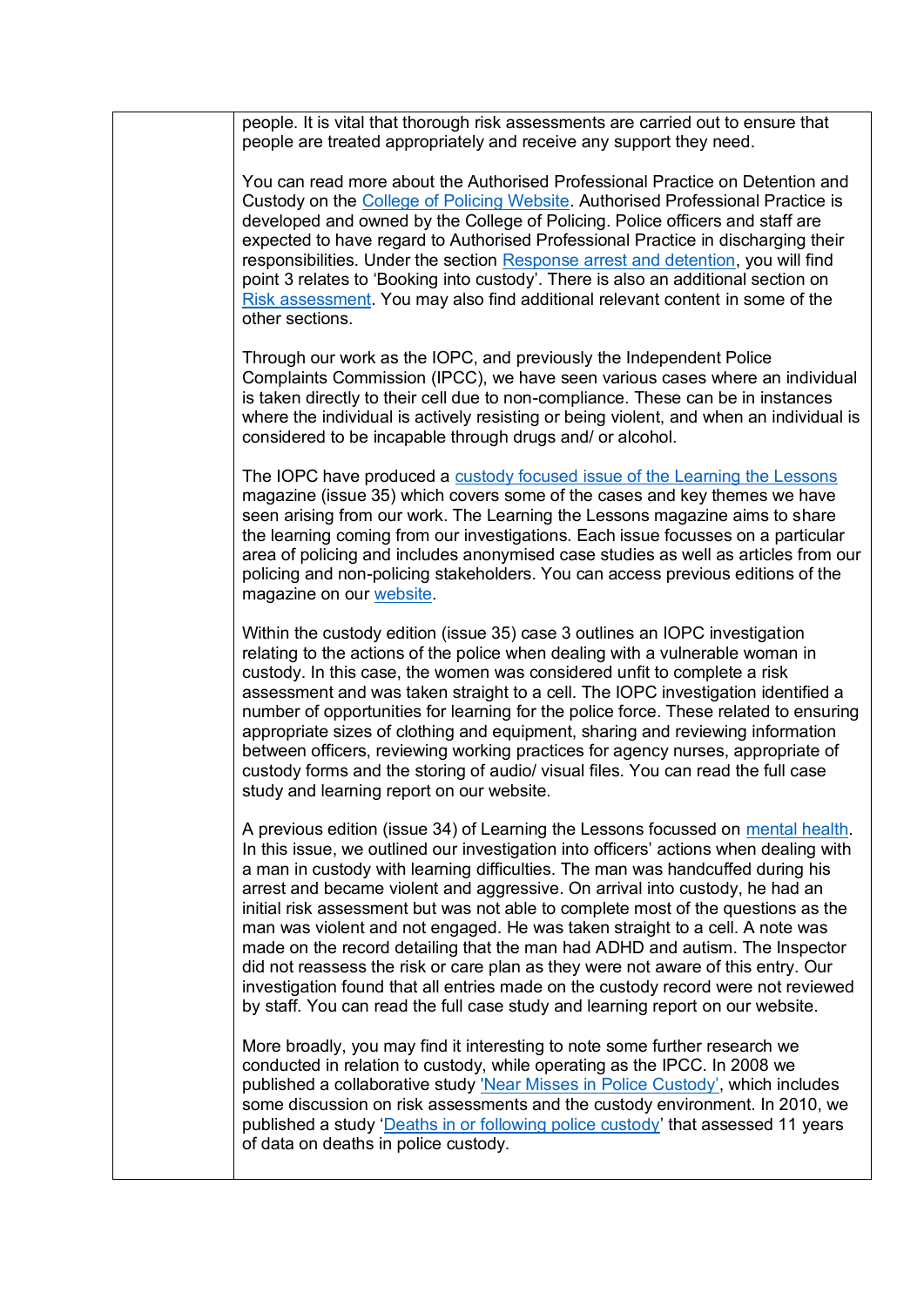<span id="page-3-0"></span>

| <b>Ref</b>             | Former police officers working for the IOPC                                                                                                                                                                                                                                                                                                                                                                                                                                                                                                                                                                                                                                                                                                                                                                                                                                                                                                                                                                                                                                                                                                                                                                                                                                                                                                                                                                                                                                                                                                                                                                                                                                                                                                    |  |  |  |  |  |
|------------------------|------------------------------------------------------------------------------------------------------------------------------------------------------------------------------------------------------------------------------------------------------------------------------------------------------------------------------------------------------------------------------------------------------------------------------------------------------------------------------------------------------------------------------------------------------------------------------------------------------------------------------------------------------------------------------------------------------------------------------------------------------------------------------------------------------------------------------------------------------------------------------------------------------------------------------------------------------------------------------------------------------------------------------------------------------------------------------------------------------------------------------------------------------------------------------------------------------------------------------------------------------------------------------------------------------------------------------------------------------------------------------------------------------------------------------------------------------------------------------------------------------------------------------------------------------------------------------------------------------------------------------------------------------------------------------------------------------------------------------------------------|--|--|--|--|--|
| 1009277<br>Back to top |                                                                                                                                                                                                                                                                                                                                                                                                                                                                                                                                                                                                                                                                                                                                                                                                                                                                                                                                                                                                                                                                                                                                                                                                                                                                                                                                                                                                                                                                                                                                                                                                                                                                                                                                                |  |  |  |  |  |
| <b>Request</b>         | How many ex-police officers, ex-police staff and ex-staff from the Office of the<br>Police and Crime Commissioner are currently (or previously) employed by the<br>IOPC specifically in the following roles:                                                                                                                                                                                                                                                                                                                                                                                                                                                                                                                                                                                                                                                                                                                                                                                                                                                                                                                                                                                                                                                                                                                                                                                                                                                                                                                                                                                                                                                                                                                                   |  |  |  |  |  |
|                        | Investigation<br>٠<br><b>Management of investigations</b><br>Assessing/deciding appeals<br><b>Management of appeals</b><br>Senior management/strategic roles                                                                                                                                                                                                                                                                                                                                                                                                                                                                                                                                                                                                                                                                                                                                                                                                                                                                                                                                                                                                                                                                                                                                                                                                                                                                                                                                                                                                                                                                                                                                                                                   |  |  |  |  |  |
|                        | Please include whether these staff retired from their previous roles or whether<br>they were dismissed.                                                                                                                                                                                                                                                                                                                                                                                                                                                                                                                                                                                                                                                                                                                                                                                                                                                                                                                                                                                                                                                                                                                                                                                                                                                                                                                                                                                                                                                                                                                                                                                                                                        |  |  |  |  |  |
|                        | Please can you include these statistics for each calendar year, commencing<br>from 8 January 2018 to present date".                                                                                                                                                                                                                                                                                                                                                                                                                                                                                                                                                                                                                                                                                                                                                                                                                                                                                                                                                                                                                                                                                                                                                                                                                                                                                                                                                                                                                                                                                                                                                                                                                            |  |  |  |  |  |
| <b>Response</b>        | The IOPC does not hold comprehensive information about the career histories of<br>its staff. We request and report on data about the policing backgrounds of our<br>employees in terms of whether they have been police officers, civilian staff or<br>both. Other than this we collect and retain only such information as is required by<br>the recruitment process, taking into account the principles and guidelines for fair<br>recruitment and the restrictions on the collection and retention of personal data<br>imposed by the UK GDPR. This means we do not systematically collect and<br>report on any other aspect of the previous employment of our staff and cannot<br>provide the data you require as to the number of our employees who have been<br>employed by an Office of the Police and Crime Commissioner, or the<br>circumstances under which an individual may have left any previous employment.<br>Data as to the policing background of our staff is published annually in our staff<br>diversity report. We would refer you to page 12 for the position as it was on 31<br>March 2020.<br>Information about the career backgrounds of the IOPC Board and Executive<br>Team is available on this page of our web site.<br>The particular data you have requested as to the policing backgrounds of other<br>IOPC employees is set out in the tables below. Please note that there are<br>numerous roles associated with IOPC investigations. The job titles for<br>investigations staff in the tables below have been selected to maintain<br>consistency with the data in our staff diversity report and relate to the persons<br>who are most actively involved in carrying out and managing our investigations. |  |  |  |  |  |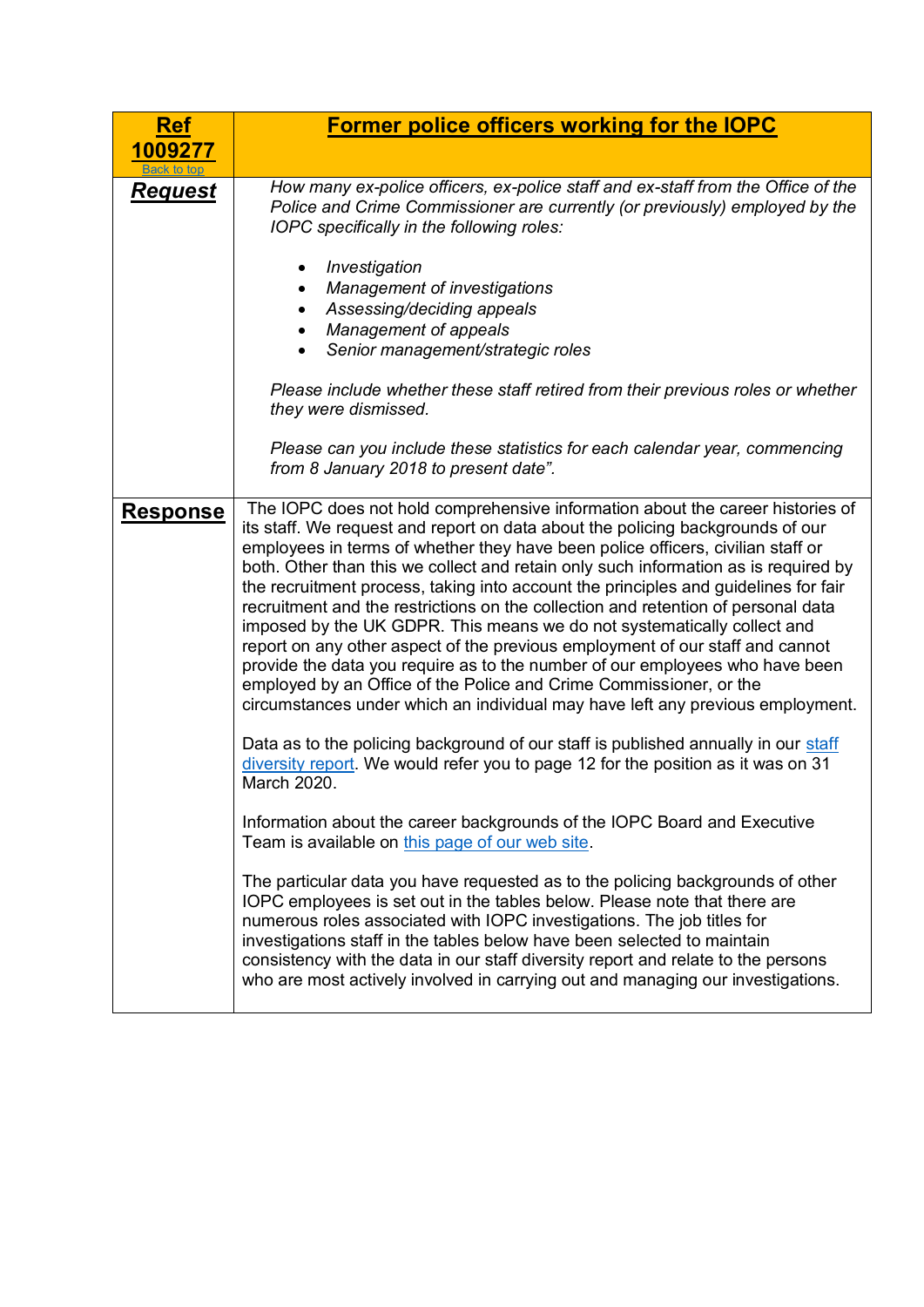### 8 January 2018

| Role                                                      | Category             | Ex<br>Police<br>Officer | <b>Ex Police</b><br>Civilian | Both | Total |
|-----------------------------------------------------------|----------------------|-------------------------|------------------------------|------|-------|
| Investigator / Lead<br>Investigator                       | Investigations       | 70                      | 38                           | 10   | 118   |
| Operations Team<br>Leader / Deputy<br>Senior Investigator | Investigations       | 19                      | 1                            | 2    | 22    |
| <b>Operations Manager</b><br>/ Senior Investigator        | Investigations       | 8                       |                              |      | 10    |
| Assessment/decision<br>making on appeals<br>and reviews   | Appeals &<br>reviews | 5                       | 5                            |      | 11    |
| Management of<br>appeals and reviews                      | Appeals &<br>Reviews |                         | 2                            |      | 2     |

#### 8 January 2019

| Role                                                      | Category             | Εx<br>Police<br>Officer | <b>Ex Police</b><br>Civilian | Both | Total |
|-----------------------------------------------------------|----------------------|-------------------------|------------------------------|------|-------|
| Investigator / Lead<br>Investigator                       | Investigations       | 60                      | 35                           | 13   | 108   |
| Operations Team<br>Leader / Deputy<br>Senior Investigator | Investigations       | 17                      | 3                            | 2    | 22    |
| Operations Manager<br>/ Senior Investigator               | Investigations       | 8                       |                              | 1    | 10    |
| Assessment/decision<br>making on appeals                  | Appeals &<br>reviews | 3                       | 6                            |      | 9     |
| and reviews                                               |                      |                         |                              |      |       |
| Management of<br>appeals and reviews                      | Appeals &<br>Reviews |                         | 2                            |      | 2     |

### 8 January 2020

| Role                                                      | Category             | Ex<br>Police<br>Officer | <b>Ex Police</b><br>Civilian | Both | Total |
|-----------------------------------------------------------|----------------------|-------------------------|------------------------------|------|-------|
| Investigator / Lead<br>Investigator                       | Investigations       | 56                      | 32                           | 8    | 96    |
| Operations Team<br>Leader / Deputy<br>Senior Investigator | Investigations       | 18                      | 5                            | 2    | 25    |
| Operations Manager<br>/ Senior Investigator               | Investigations       | 8                       |                              |      | 10    |
| Assessment/decision<br>making on appeals<br>and reviews   | Appeals &<br>reviews | 2                       | 6                            |      | 8     |
| Management of<br>appeals and reviews                      | Appeals &<br>Reviews |                         | 2                            |      | 2     |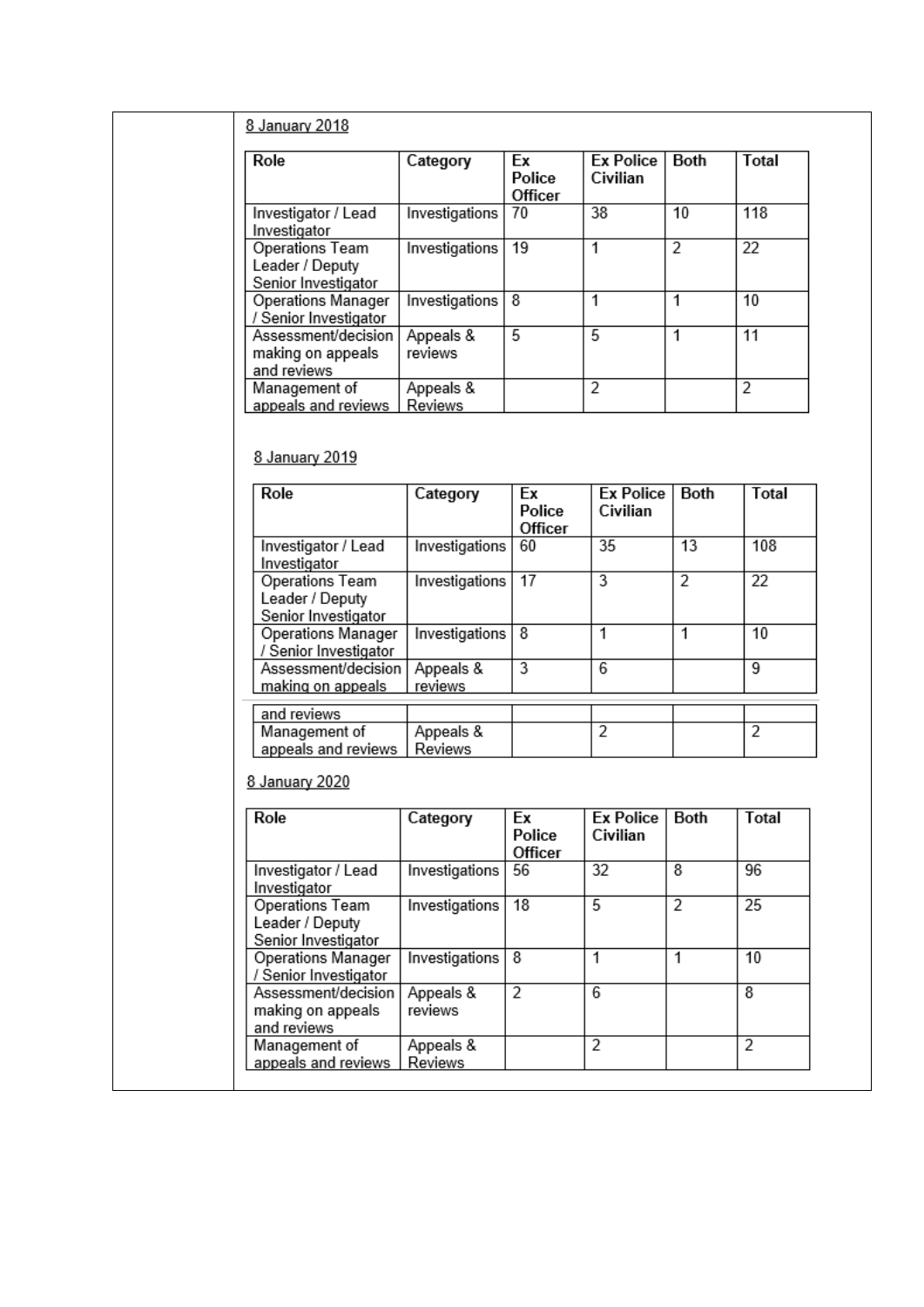<span id="page-5-0"></span>

|                                      | 8 January 2021                                                                                                                                                                                                             |                                       |                             |                              |                |                 |  |
|--------------------------------------|----------------------------------------------------------------------------------------------------------------------------------------------------------------------------------------------------------------------------|---------------------------------------|-----------------------------|------------------------------|----------------|-----------------|--|
|                                      | Role                                                                                                                                                                                                                       | Category                              | Ex<br>Police<br>Officer     | <b>Ex Police</b><br>Civilian | Both           | Total           |  |
|                                      | Investigator / Lead<br>Investigator                                                                                                                                                                                        | Investigations                        | 53                          | 31                           | $\overline{7}$ | 91              |  |
|                                      | Operations Team<br>Leader / Deputy<br>Senior Investigator                                                                                                                                                                  | Investigations                        | 16                          | $\overline{5}$               | $\overline{1}$ | $\overline{22}$ |  |
|                                      | Operations Manager<br>/ Senior Investigator                                                                                                                                                                                | Investigations                        | 8                           | 1                            | 1              | 10              |  |
|                                      | Assessment/decision<br>making on appeals<br>and reviews                                                                                                                                                                    | Appeals &<br>reviews                  | $\overline{1}$              | $\overline{5}$               |                | 6               |  |
|                                      | Management of<br>appeals and reviews                                                                                                                                                                                       | Appeals &<br>Reviews                  |                             | 3                            |                | 3               |  |
|                                      | 9 June 2021                                                                                                                                                                                                                |                                       |                             |                              |                |                 |  |
|                                      | Role                                                                                                                                                                                                                       | Category                              | <b>Ex Police</b><br>Officer | <b>Ex Police</b><br>Civilian | Both           | Total           |  |
|                                      | Investigator /<br>Lead                                                                                                                                                                                                     | Investigations                        | 52                          | 32                           | 6              | 90              |  |
|                                      | Investigator                                                                                                                                                                                                               |                                       |                             |                              |                |                 |  |
|                                      | Operations<br>Team Leader /<br>Deputy Senior<br>Investigator                                                                                                                                                               | Investigations                        | 14                          | 3                            | $\overline{2}$ | 19              |  |
|                                      | Operations<br>Manager /<br>Senior<br>Investigator                                                                                                                                                                          | Investigations                        | 8                           | 1                            | 1              | 10              |  |
|                                      | Assessment /<br>decision making<br>on appeals and<br>reviews                                                                                                                                                               | Appeals &<br>reviews                  |                             | $\overline{4}$               | 1              | $\overline{5}$  |  |
|                                      | Management of<br>appeals and<br>reviews                                                                                                                                                                                    | Appeals &<br>Reviews                  |                             | 4                            |                | 4               |  |
|                                      |                                                                                                                                                                                                                            |                                       |                             |                              |                |                 |  |
| <b>Ref</b><br>1009261<br>Back to top |                                                                                                                                                                                                                            | Deaths in or following police custody |                             |                              |                |                 |  |
| <b>Request</b>                       | Please provide details of all investigations by the IOPC/IPCC which relate to a<br>death during or after police custody - and where information about the<br>investigation has not been posted on the IOPC / IPCC website. |                                       |                             |                              |                |                 |  |
|                                      | Please provide this information for deaths from 2015 until as recent as is<br>possible.                                                                                                                                    |                                       |                             |                              |                |                 |  |
|                                      | Please provide:                                                                                                                                                                                                            |                                       |                             |                              |                |                 |  |
|                                      | The name of the deceased (where this is possible and appropriate).<br>1.<br>The age, gender and ethnicity of the deceased.<br>2.                                                                                           |                                       |                             |                              |                |                 |  |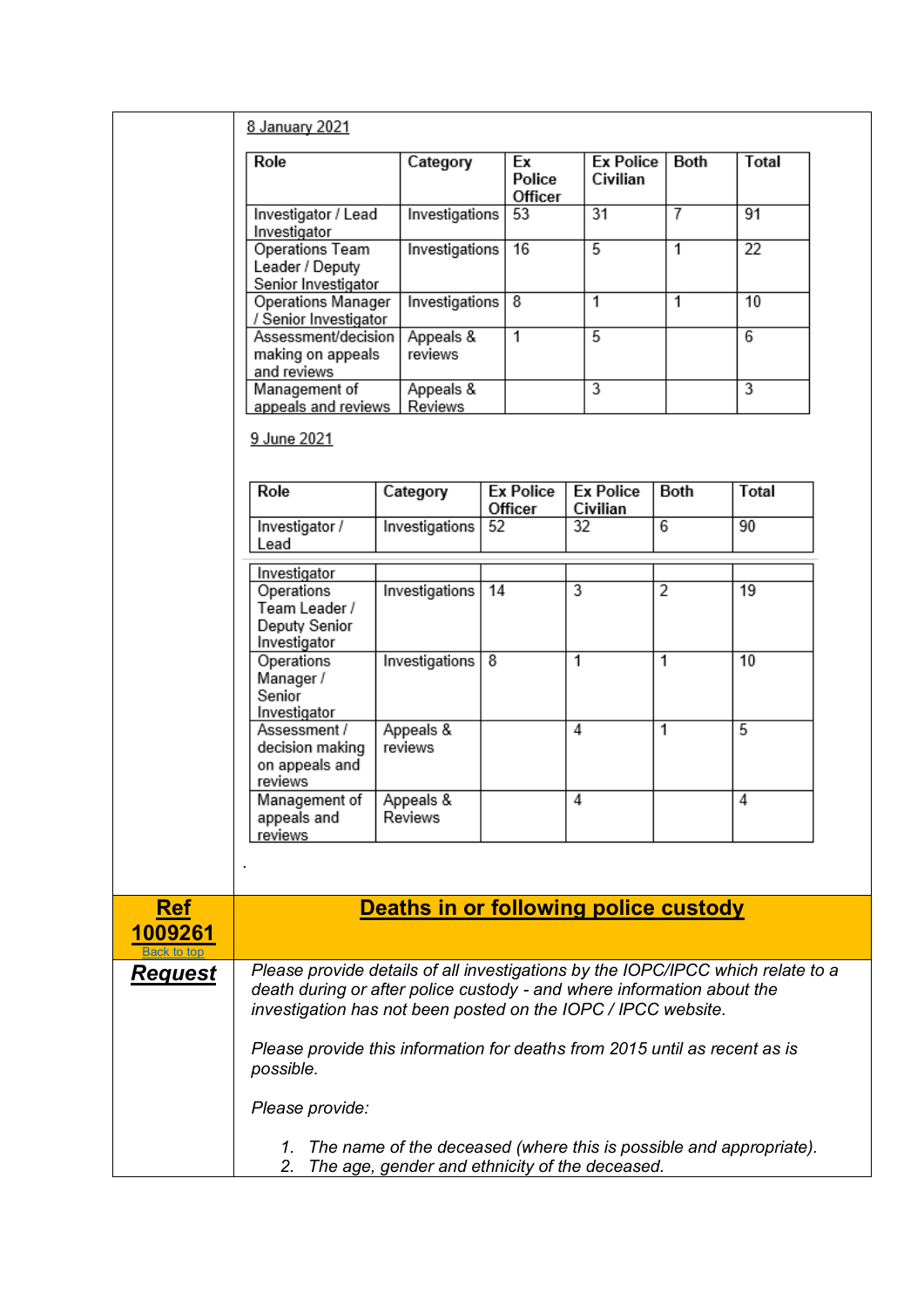|                 | 3. The police force involved.<br>4. The date of incident/death.<br>5. A brief description of the circumstances<br>6. Status of the investigation - with a link to any<br>finding/summary/report/recommendations.                                                                                                                                                                                                                                                                                                                                                                                                                                                               |
|-----------------|--------------------------------------------------------------------------------------------------------------------------------------------------------------------------------------------------------------------------------------------------------------------------------------------------------------------------------------------------------------------------------------------------------------------------------------------------------------------------------------------------------------------------------------------------------------------------------------------------------------------------------------------------------------------------------|
| <u>Response</u> | The Independent Office for Police Conduct (IOPC) (and previously the<br>Independent Police Complaints Commission) is responsible for producing<br>annual national statistics on deaths during or following police contact in<br>England and Wales. The statistics include deaths that have occurred across a<br>number of circumstances that are grouped into five categories We have used<br>the category of 'deaths in or following police custody' for your request.                                                                                                                                                                                                        |
|                 | The annual statistics are reported on a financial year basis. As such, the<br>timeframe we have considered under your request is deaths occurring between<br>1 April 2015 and 31 March 2020. We have been unable to look at any more<br>recent deaths as the reporting of deaths within this category would be included<br>in our 2020/21 annual death report. These cases are still in the process of<br>being verified and checked.                                                                                                                                                                                                                                          |
|                 | As per your request, only those cases subject to an independent investigation<br>have been included. As some deaths may have been subject to local<br>investigation by a police force the data provided does not give a count of all<br>fatalities within the 'deaths in or following police custody' category.                                                                                                                                                                                                                                                                                                                                                                |
|                 | On 1 June 2021 you clarified that you were seeking information only on cases<br>where there was no IOPC press release. We have assessed whether we are<br>able to provide a dataset that exactly meets this requirement. However, there<br>would be a considerable level of manual scrutiny of case files required to<br>provide this data. We have decided that the activities involved would exceed<br>the cost limit, as prescribed by section 12 of the FOIA and associated<br>regulations. As such, we have provided the details requested for all cases<br>falling within the parameters of your request insofar as we are able to publicly<br>release this information. |
|                 | At point 1 you have requested the names of the deceased. The enclosed<br>spreadsheet does not provide the name of the individual who died where the<br>IPCC/IOPC involvement has not been made public (whether by the IOPC or by<br>another organisation). In some instances, the IOPC investigation is ongoing<br>and we have not yet released the name of the individual. The names have also<br>been omitted in these situations. We are relying on exemptions under sections<br>30 (investigations and proceedings) and 40 (personal data) of the FOIA to<br>refuse this information.                                                                                      |
|                 | In the case of information falling within the terms of section 30, we are<br>refusing your request because the public interest in maintaining the<br>exemption outweighs the public interest in disclosure.                                                                                                                                                                                                                                                                                                                                                                                                                                                                    |
|                 | The data requested at <b>points 2, 3 and 4</b> of your requests have been provided<br>for all deaths in or following contact between 1 April 2015 and 31 March 2020<br>that were subject to an independent investigation.                                                                                                                                                                                                                                                                                                                                                                                                                                                      |
|                 | For point 4 of your request, for all IOPC investigations falling within the                                                                                                                                                                                                                                                                                                                                                                                                                                                                                                                                                                                                    |